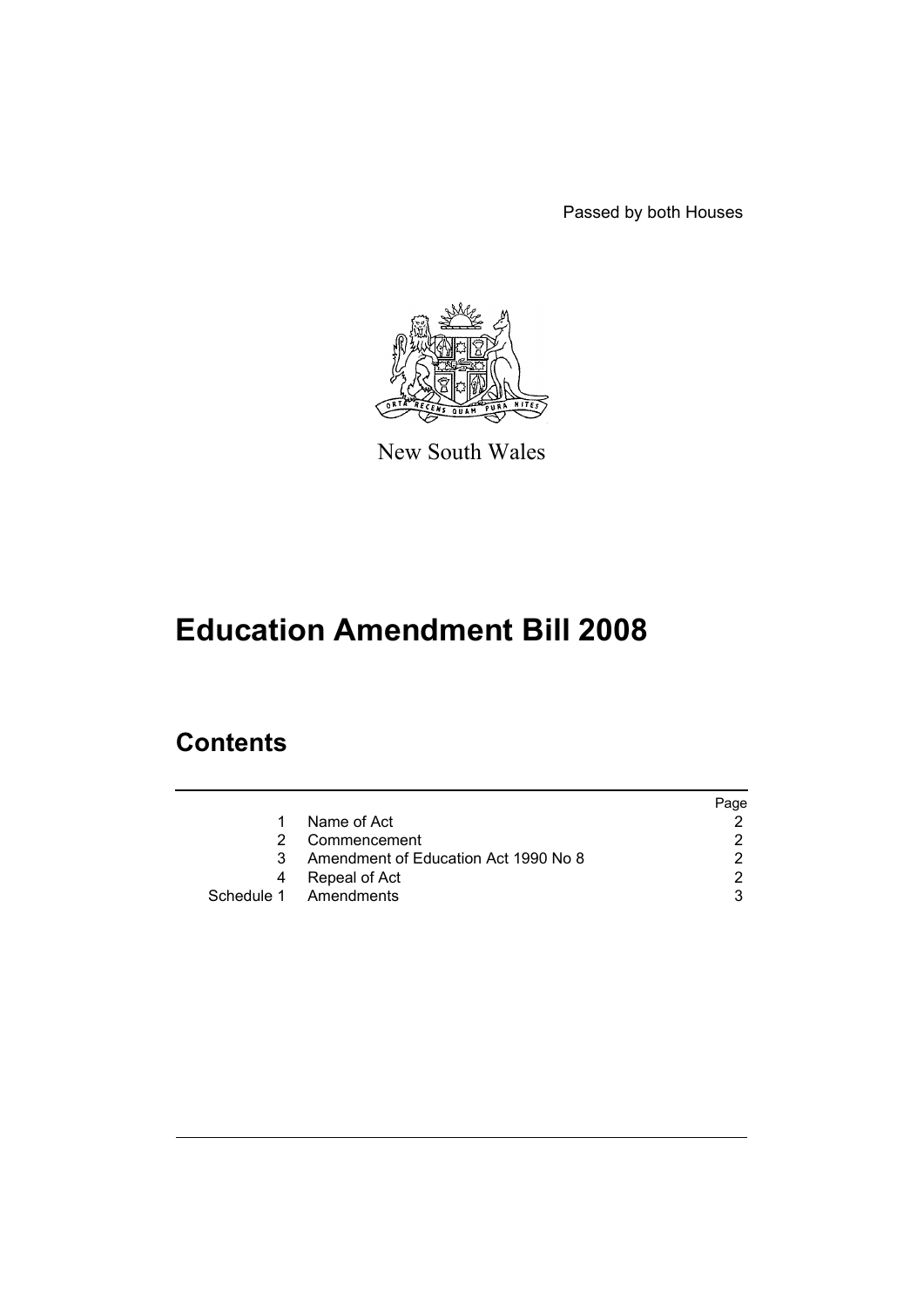*I certify that this PUBLIC BILL, which originated in the LEGISLATIVE COUNCIL, has finally passed the LEGISLATIVE COUNCIL and the LEGISLATIVE ASSEMBLY of NEW SOUTH WALES.*

*Legislative Council 2008* *Clerk of the Parliaments*



New South Wales

## **Education Amendment Bill 2008**

Act No , 2008

An Act to amend the *Education Act 1990* with respect to overseas students and admission to government schools; and for other purposes.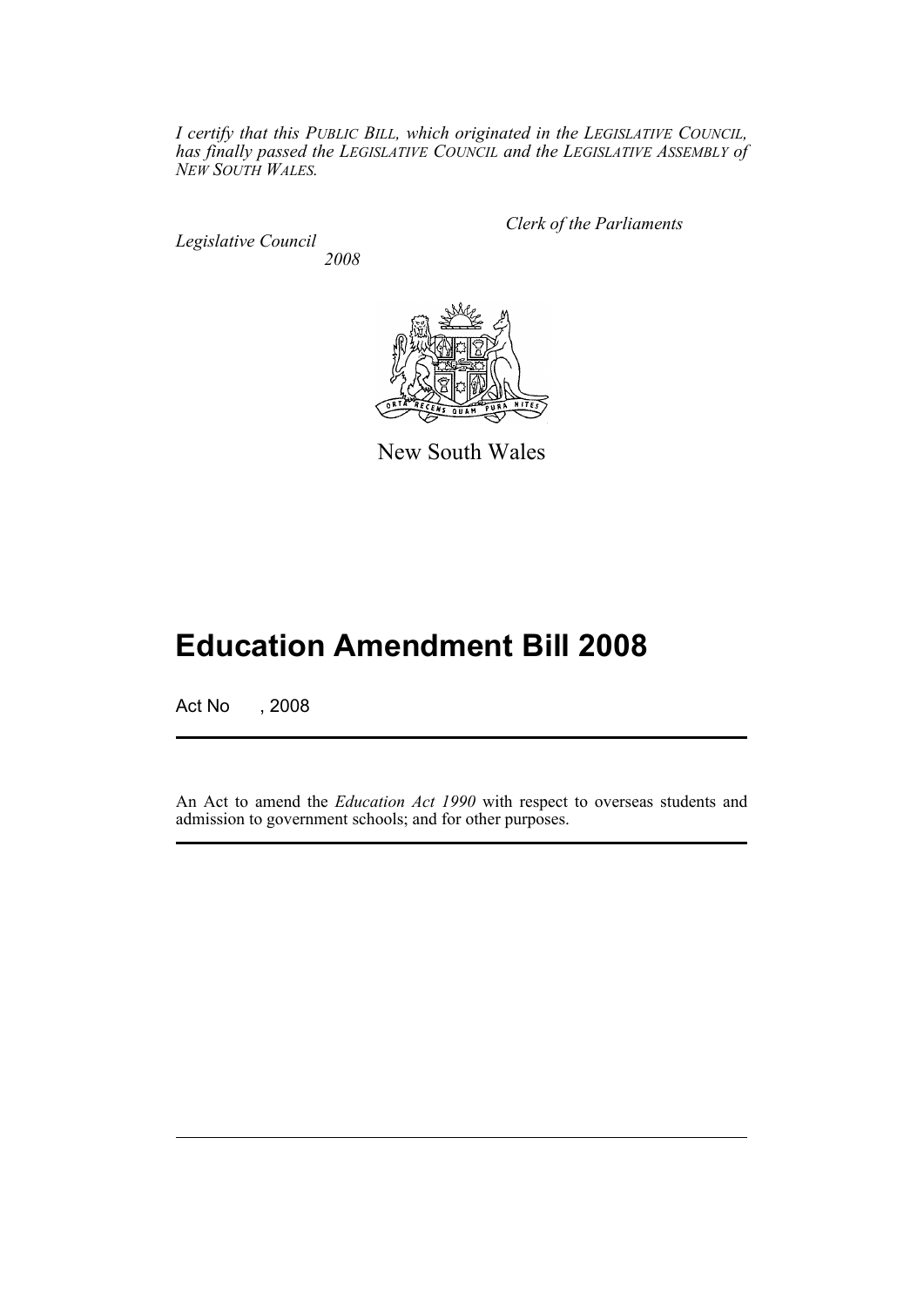#### <span id="page-2-0"></span>**The Legislature of New South Wales enacts:**

#### **1 Name of Act**

This Act is the *Education Amendment Act 2008*.

#### <span id="page-2-1"></span>**2 Commencement**

- (1) This Act commences on the date of assent to this Act, except as provided by subsection (2).
- (2) Schedule 1 [3] commences on the date of assent to this Act or on the commencement of section 26C of the *Education Act 1990* (as inserted by Schedule 1 [5] to the *Education Legislation Amendment Act 2006*), whichever is the later.

#### <span id="page-2-2"></span>**3 Amendment of Education Act 1990 No 8**

The *Education Act 1990* is amended as set out in Schedule 1.

#### <span id="page-2-3"></span>**4 Repeal of Act**

- (1) This Act is repealed on the day following the day on which all of the provisions of this Act have commenced.
- (2) The repeal of this Act does not, because of the operation of section 30 of the *Interpretation Act 1987*, affect any amendment made by this Act.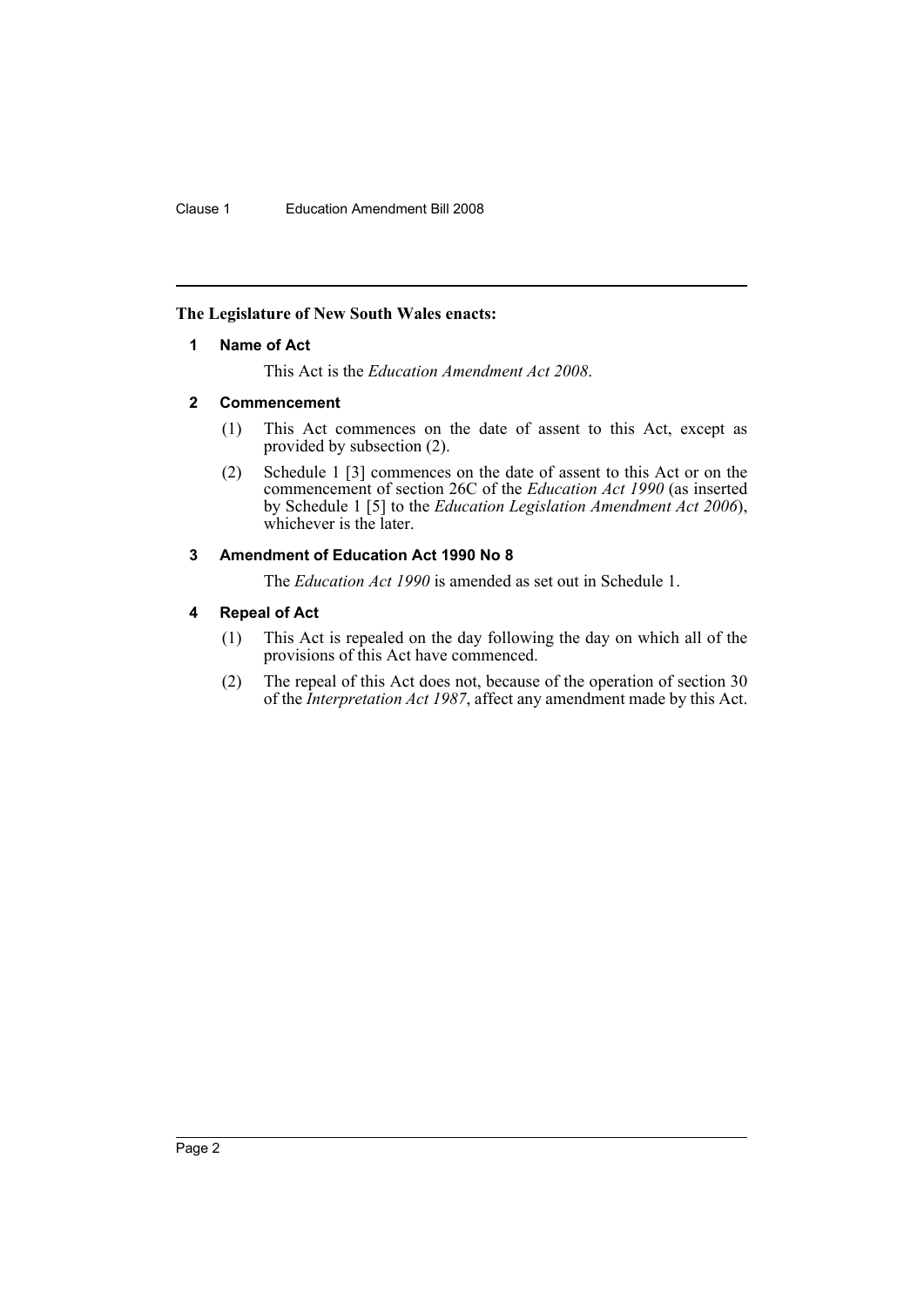Amendments **Schedule 1** and the set of the set of the set of the set of the set of the set of the set of the set of the set of the set of the set of the set of the set of the set of the set of the set of the set of the set

### <span id="page-3-0"></span>**Schedule 1 Amendments**

(Section 3)

**[1] Section 3 Definitions**

Insert in alphabetical order in section 3 (1):

*overseas student* means a student who holds a visa under the *Migration Act 1958* of the Commonwealth that enables the student to study in New South Wales, but does not include the holder of a permanent visa or special category visa within the meaning of that Act.

#### **[2] Section 25 Certificate of exemption from attending school**

Insert after section 25 (2):

(2A) A certificate of exemption under this section may be limited to exemption from the requirement to attend a school during the times specified or referred to in the certificate.

#### **[3] Section 26C Relevant agencies from which information may be obtained about students (as inserted by the Education Legislation Amendment Act 2006)**

Insert after section 26C (1) (h):

(h1) the Department of Corrective Services,

#### **[4] Section 28 Closure of government schools**

Omit "a senior member of the Department" from section 28 (5) (e).

Insert instead "a senior member of staff of the Department of Education and Training".

#### **[5] Section 31 Instruction to be free**

Insert at the end of the section:

(2) This section does not apply in relation to overseas students.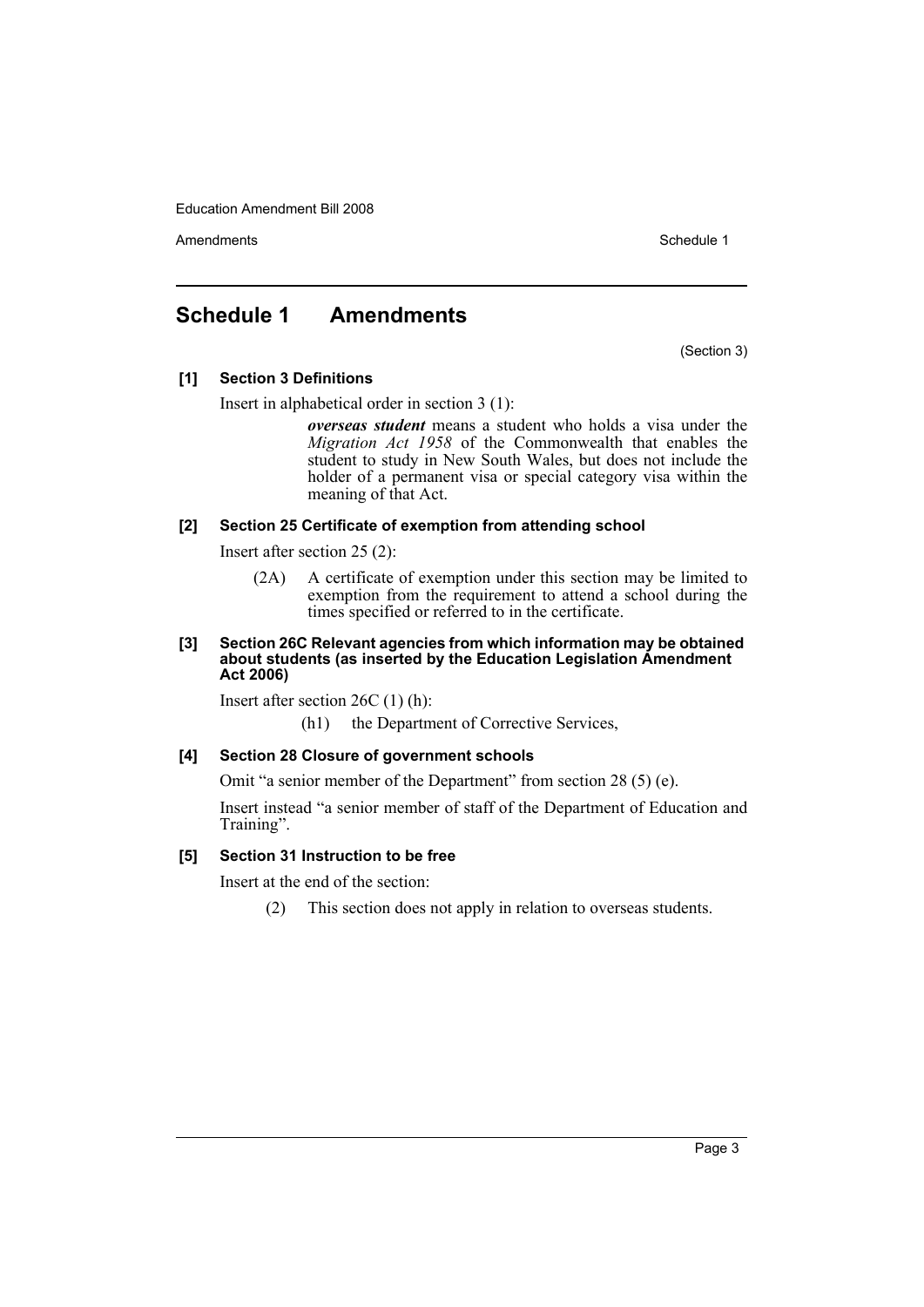Schedule 1 Amendments

#### **[6] Section 31A**

Insert after section 31:

#### **31A Overseas students**

- (1) The Director-General may, by order published in the Gazette, fix the fees to be paid by overseas students, or classes of overseas students, at government schools.
- (2) The Director-General is to cause an order under this section to be placed on the Department's website.
- (3) The Director-General may exempt an overseas student, or class of overseas students, from the requirement to pay a fee in accordance with this section, or refund all or any part of such a fee, in such circumstances as the Director-General considers appropriate.
- (4) An overseas student is not entitled to receive instruction, or to participate in school activities, at a government school, unless any fee payable by the student under this section has been paid.
- (5) The Director-General may terminate the enrolment of an overseas student at a government school if a fee that is required to be paid under this section in relation to the overseas student has not been paid.
- (6) Any fee that is due but not paid under this section may be recovered by the Director-General as a debt in a court of competent jurisdiction.

#### **[7] Section 34 Admission to government schools**

Insert after section 34 (5):

- (6) The following matters may (without limitation) be taken into consideration in determining whether a particular government school can accommodate a child:
	- (a) the child's age and sex,
	- (b) the kind of school established under section 29,
	- (c) the financial and other resources provided to the school,
	- (d) the existing number of classrooms and other facilities at the school.
- (7) Nothing in this Part prevents the principal of a government school from accepting an application for the enrolment of an adult at that school for the purposes of receiving instruction.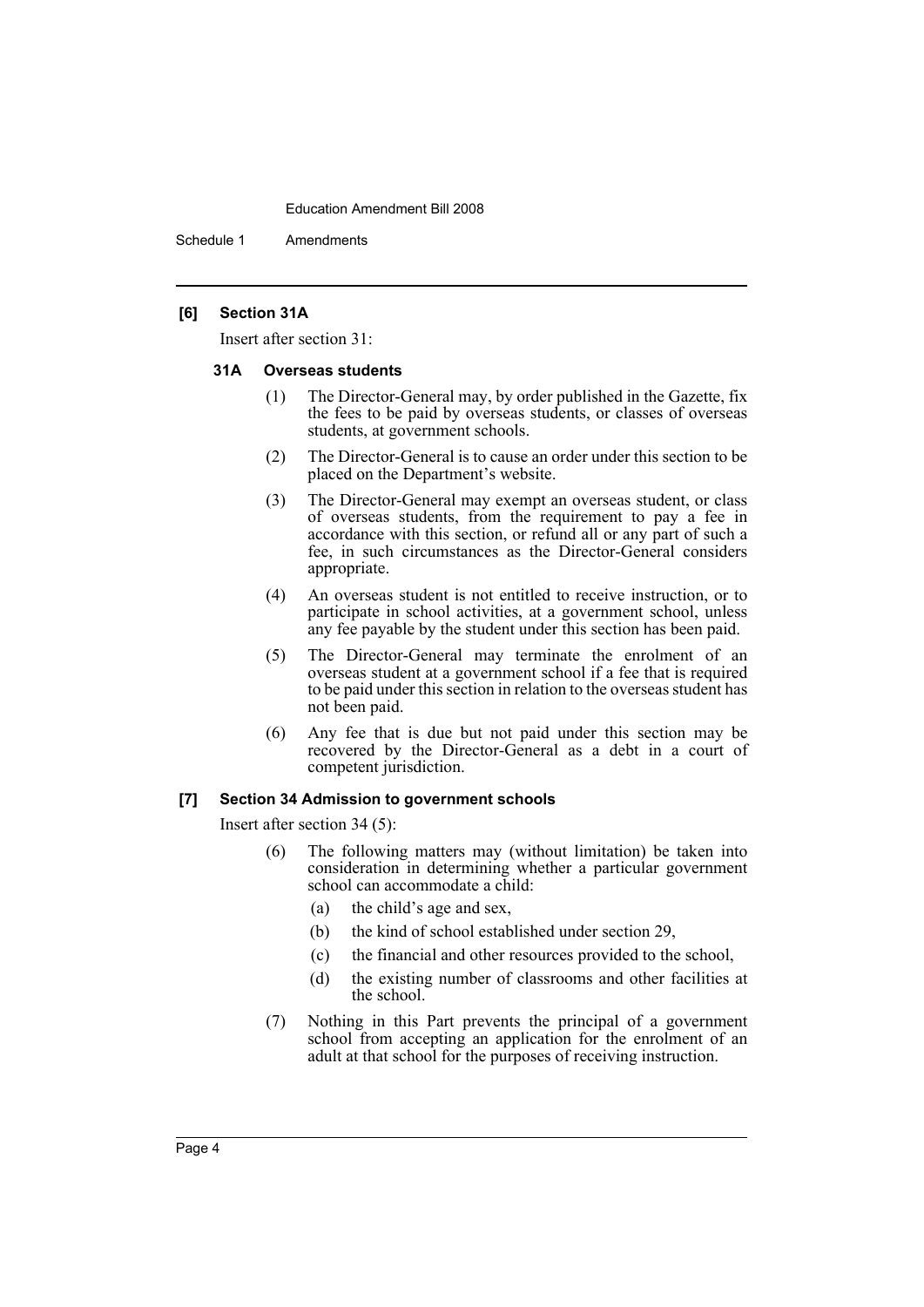Amendments **Amendments** Schedule 1

#### **[8] Section 34A**

Insert after section 34:

#### **34A Principals can require proof of eligibility to attend or entitlement to be enrolled at government schools**

- (1) The principal of a government school may, for the purpose of establishing a child's eligibility to attend or entitlement to be enrolled at the school, require a person seeking to enrol the child at the school to provide proof, to the satisfaction of the principal, of the child's identity, date of birth and home address.
- (2) The requirement may include a requirement to produce any document or to provide a statutory declaration, or both.
- (3) The child is not entitled to be enrolled at the school unless and until the requirement is complied with (unless the requirement cannot reasonably be complied with in the circumstances).
- (4) The Director-General may terminate the enrolment of a child at a government school who is not entitled to be enrolled at the school if the child was enrolled as a result of false information or a false document provided to the principal.

#### **[9] Section 115 Constitution of associations and district councils**

Omit section 115 (2). Insert instead:

- (2) The Minister may establish a district council for a specified area by order published in the Gazette.
- (3) Any such district council is to be constituted in accordance with the regulations.

#### **[10] Schedule 3 Savings, transitional and other provisions**

Insert at the end of clause 2 (1):

*Education Amendment Act 2008*

**[11] Schedule 3, Part 8**

Insert after Part 7:

### **Part 8 Provisions consequent on enactment of Education Amendment Act 2008**

#### **15 Payments by overseas students**

The imposition by the Director-General of any fee or other charge that has been paid for or in relation to instruction provided